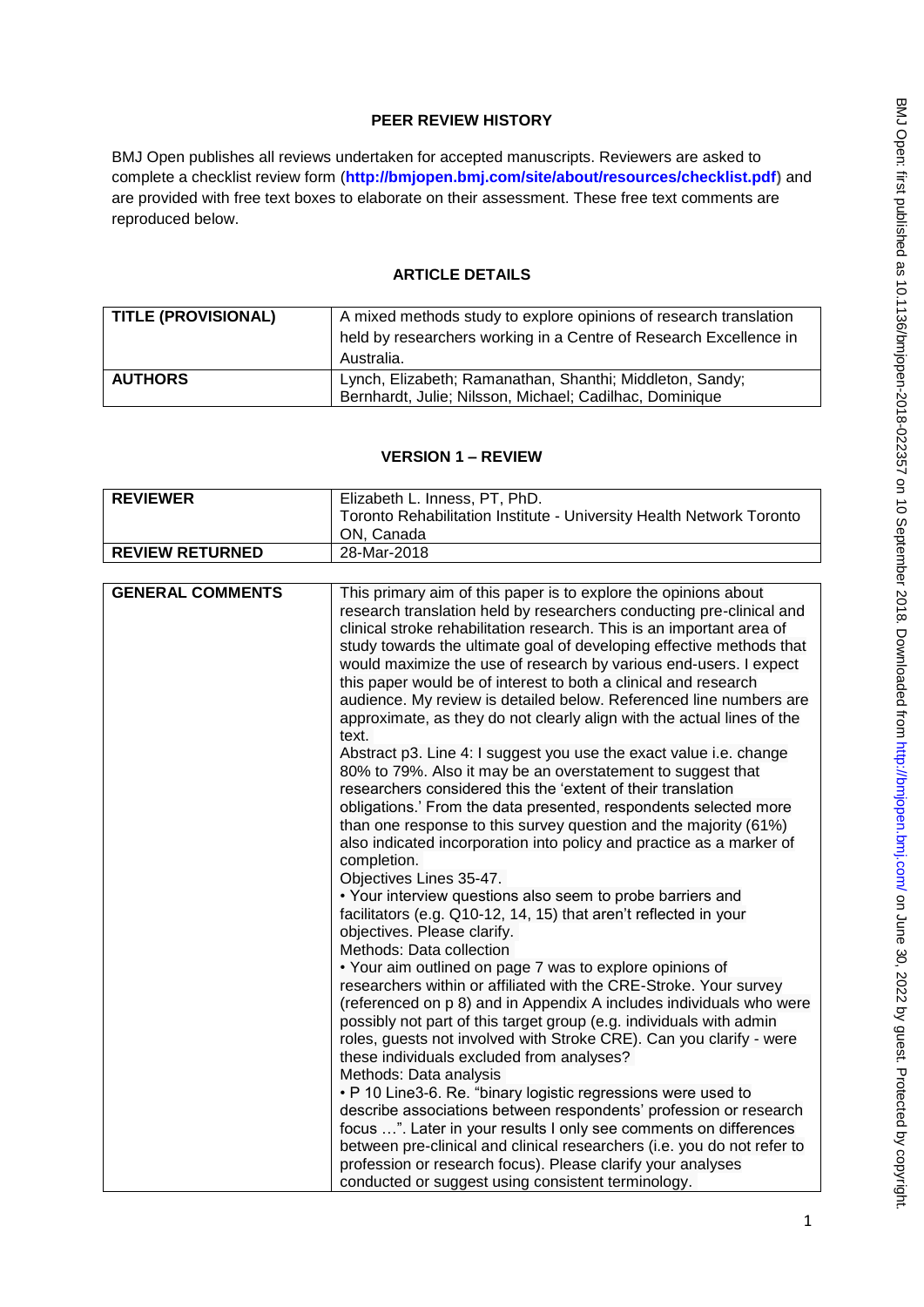| <b>Results</b><br>. P 10. Line 56. You report n=37 with clinical backgrounds but I don't                                                                                                                                                                                                                                                                                                   |
|--------------------------------------------------------------------------------------------------------------------------------------------------------------------------------------------------------------------------------------------------------------------------------------------------------------------------------------------------------------------------------------------|
| see clearly how this number was obtained from the data presented<br>in your table with respect to professional backgrounds.                                                                                                                                                                                                                                                                |
| . I am not clear why some basic demographic information cannot be<br>provided for the 22 individuals who completed the interviews. It<br>would be helpful to the reader to better understand how the groups<br>were similar or different.                                                                                                                                                  |
| • Table 1: I would suggest the responses related to when a research<br>project is complete and how researchers measure their impact does<br>not belong in the demographic table. I would suggest moving this to<br>be part of Table 2 survey results.                                                                                                                                      |
| . Page 11; lines 11=23. You do not report on the results of all of the<br>survey questions. Beyond those reported, were all other questions<br>significantly different between pre-clinical and clinical researchers? I<br>suggest adding the statistics for survey questions in table 2 for<br>clarity.                                                                                   |
| . Page 15. Line 34. You report that survey data: 79% of survey<br>respondents report their project is complete when findings were<br>published. However, it may be worth noting that 75% and 79% also<br>measured impact by incorporation of their research into clinical<br>guidelines or # clinicians using the research (not just publications);<br>how do you reconcile these results? |
| • General comment re results. A number of your interview questions<br>probed barriers and facilitators of research translation. Upon<br>reviewing your results, I did not see this fully explored or were there<br>limited responses to these questions? Please comment on how the<br>answers to these questions are reflected in your results.<br><b>Discussion</b>                       |
| I suggest adding some summary comments about the similarities<br>and differences in pre-clinical and clinical researchers, given this<br>was one of your stated aims of this research.                                                                                                                                                                                                     |

| <b>REVIEWER</b>         | Nina Fudge                                                                                                                                                                                                                                                                                                                                                                                                                                                                                                                                                                                                                                                                                                                                                                                                                                                                                                                                                                                                                                                                                                                                                                                                                                                                                                                                                                                                                                                                                                                                                                                                                |
|-------------------------|---------------------------------------------------------------------------------------------------------------------------------------------------------------------------------------------------------------------------------------------------------------------------------------------------------------------------------------------------------------------------------------------------------------------------------------------------------------------------------------------------------------------------------------------------------------------------------------------------------------------------------------------------------------------------------------------------------------------------------------------------------------------------------------------------------------------------------------------------------------------------------------------------------------------------------------------------------------------------------------------------------------------------------------------------------------------------------------------------------------------------------------------------------------------------------------------------------------------------------------------------------------------------------------------------------------------------------------------------------------------------------------------------------------------------------------------------------------------------------------------------------------------------------------------------------------------------------------------------------------------------|
|                         | Queen Mary University of London, UK                                                                                                                                                                                                                                                                                                                                                                                                                                                                                                                                                                                                                                                                                                                                                                                                                                                                                                                                                                                                                                                                                                                                                                                                                                                                                                                                                                                                                                                                                                                                                                                       |
| <b>REVIEW RETURNED</b>  | 04-May-2018                                                                                                                                                                                                                                                                                                                                                                                                                                                                                                                                                                                                                                                                                                                                                                                                                                                                                                                                                                                                                                                                                                                                                                                                                                                                                                                                                                                                                                                                                                                                                                                                               |
|                         |                                                                                                                                                                                                                                                                                                                                                                                                                                                                                                                                                                                                                                                                                                                                                                                                                                                                                                                                                                                                                                                                                                                                                                                                                                                                                                                                                                                                                                                                                                                                                                                                                           |
| <b>GENERAL COMMENTS</b> | Thank you for the opportunity to review this paper which had a clear<br>writing style. A strength of the paper is the result that the sample, all<br>working within one research organisation, reported less confidence in<br>translating research results to policy and practice (research<br>implementation), with greater confidence in translating research to<br>other areas of stroke research (bench to bedside). While this<br>comparison is interesting, it's perhaps not a particularly new finding<br>nor surprising given the complexity in translating research results into<br>practice and policy. I also wondered whether the research tools and<br>the questions asked were able to fully pick up on this complexity.<br>I found the authors' use of the term research translation to include<br>both research into policy/practice and bench to bedside research<br>difficult to follow at times. The authors state, and give references to<br>the point, that these are two different aspects of research translation<br>with different requirements so I wasn't sure why the survey and<br>interviews kept the two aspects of research translation together.<br>Maybe the authors could provide some reasoning for this? Perhaps<br>the research context of the CRE leads to this? It might be helpful for<br>the reader to have a bit more context about the $CRE - not just facts$<br>about the number of researchers working there and in which areas,<br>but what the mission/policy of the CRE is regarding translation and<br>how this might have shaped researchers' views and expectations of |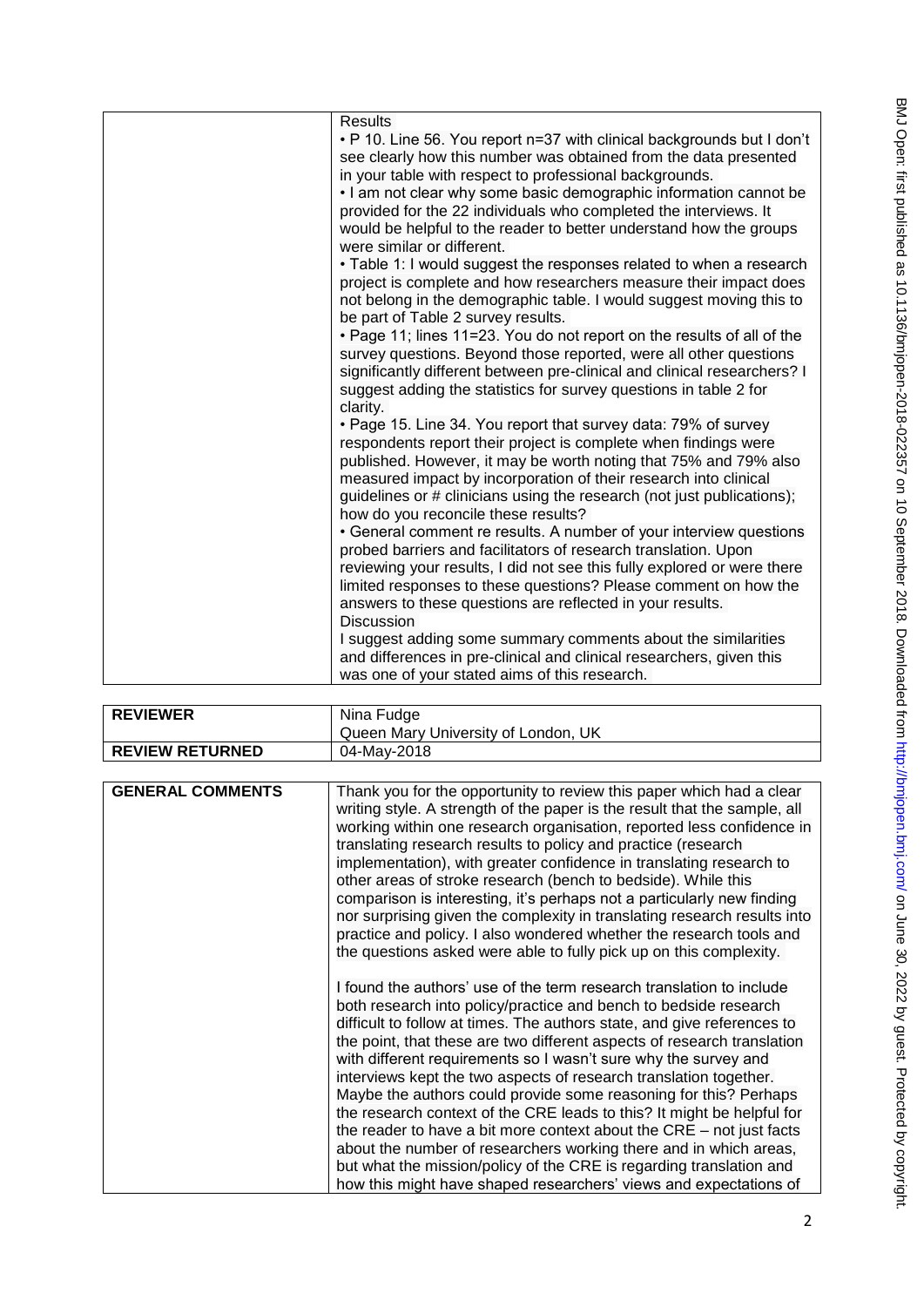| research translation?                                                                                                                                                                                                                                                                                                                                                                                                                                                                                                                                                                                                                                                                                                                                                                                                                                                                 |
|---------------------------------------------------------------------------------------------------------------------------------------------------------------------------------------------------------------------------------------------------------------------------------------------------------------------------------------------------------------------------------------------------------------------------------------------------------------------------------------------------------------------------------------------------------------------------------------------------------------------------------------------------------------------------------------------------------------------------------------------------------------------------------------------------------------------------------------------------------------------------------------|
| Strengths and limitations section<br>I couldn't tell which bullet points were strengths and which were<br>limitations and why they might be a strength or limitation.                                                                                                                                                                                                                                                                                                                                                                                                                                                                                                                                                                                                                                                                                                                 |
| I don't follow why it is strength that consistent opinions were<br>gathered via the survey and the interview They are similar methods<br>used in this case for gathering opinion and from the same sample of<br>respondents.                                                                                                                                                                                                                                                                                                                                                                                                                                                                                                                                                                                                                                                          |
| Given the authors definition of research translation includes bench to<br>bedside and research implementation then I don't believe the authors<br>statement that their study is the first study exploring researchers<br>views of research translation. We undertook a synthesis of studies<br>investigating scientists views of translational research (Fudge, Sadler<br>et al 2016<br>http://journals.plos.org/plosone/article?id=10.1371/journal.pone.0160<br>475). We found 26 studies that used a range of quantitative and<br>qualitative methods to investigate scientists' views of translational<br>research. Our review excluded papers on research implementation<br>as that was beyond the scope of our review so I'm not as familiar<br>with that literature, but I think the authors have missed a                                                                      |
| considerable body of literature. A quick search found these papers<br>which have considered researchers' views on implementing research<br>findings into practice:                                                                                                                                                                                                                                                                                                                                                                                                                                                                                                                                                                                                                                                                                                                    |
| • The Use of Research Evidence in Public Health Decision Making<br>Processes: Systematic Review. Orton et al 2011<br>http://journals.plos.org/plosone/article?id=10.1371/journal.pone.0021<br>704                                                                                                                                                                                                                                                                                                                                                                                                                                                                                                                                                                                                                                                                                     |
| • Campbell, Redman et al 2009. Increasing the use of evidence in<br>health policy: practice and views of policy makers and researchers.<br>Aust N Z Health Policy. 2009;6:21.                                                                                                                                                                                                                                                                                                                                                                                                                                                                                                                                                                                                                                                                                                         |
| • From "our world" to the "real world": exploring the views and<br>behaviour of policy-influential Australian public health researchers.<br>AS Haynes, GE Derrick, S Chapman, S Redman - Social science<br>& medicine, 2011                                                                                                                                                                                                                                                                                                                                                                                                                                                                                                                                                                                                                                                           |
| • A mixed methods study of the factors that influence whether<br>intervention research has policy and practice impacts: perceptions of<br>Australian researchers. Newson et al<br>http://bmjopen.bmj.com/content/5/7/e008153?cpetoc                                                                                                                                                                                                                                                                                                                                                                                                                                                                                                                                                                                                                                                   |
| The mixed methods approach could have been used more<br>effectively. I thought the analysis of the interviews provided another<br>layer of description, illustrated by quotes. But did not provide a higher<br>order analysis leading to interpretation and explanation of the results<br>obtained by the survey. For example, there was discussion about<br>publications being the end point of the research rather than<br>translation into practice. There's a body of research which discusses<br>how institutional metrics (e.g. publications) don't match what is<br>required for research translation. Did any of the respondents discuss<br>this? Could this explain why a high number of respondents reported<br>publications as being when their research had been translated?<br>What were the performance metrics researchers in the CRE were<br>having to operate under? |
| On page 14 the authors' discuss translation not being important for<br>discovery research – again would be good to delve more deeply into<br>these views rather than just providing quotes which reiterate the                                                                                                                                                                                                                                                                                                                                                                                                                                                                                                                                                                                                                                                                        |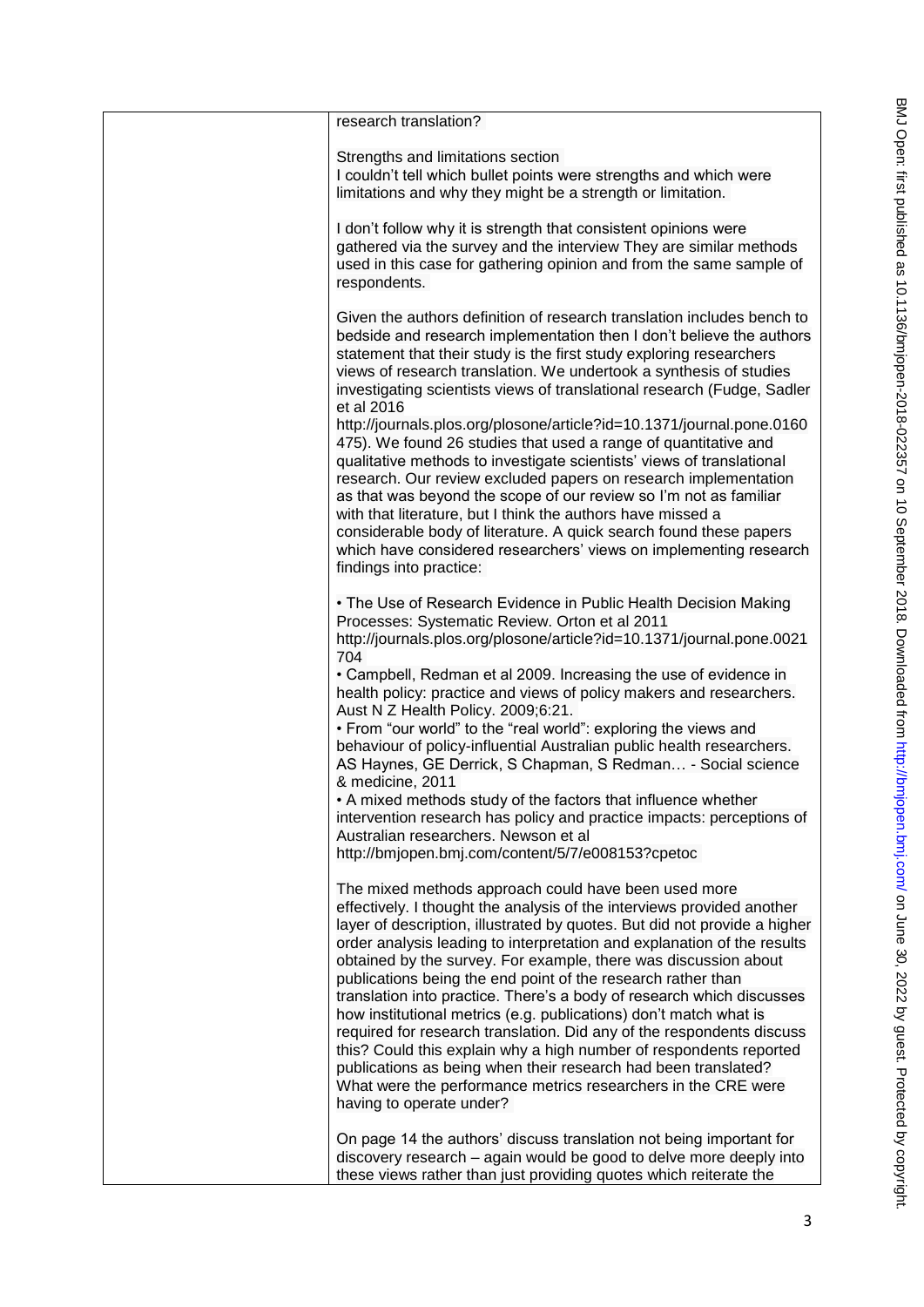| statement but where the analysis doesn't help the reader understand<br>this further.                                                                                                                                                                                                                                            |
|---------------------------------------------------------------------------------------------------------------------------------------------------------------------------------------------------------------------------------------------------------------------------------------------------------------------------------|
| On page 16, I didn't understand the point on responsibility for clinical<br>translation (? Is this research evidence into clinical practice) lying<br>with the research team. So does this mean the researchers thought<br>responsibility lay with them? If I've understood correctly, the<br>respondents were all researchers? |
| I also missed the authors reflecting on their positions as researchers<br>within the CRE and how this might have influenced the responses<br>from the participants.                                                                                                                                                             |
| I'm not sure how can other researchers concerned with research<br>translation can make use of these results as the current presentation<br>makes them very specific to the case. A higher order analysis and<br>with some theoretical framework might help to make the findings<br>more broadly applicable.                     |

# **VERSION 1 – AUTHOR RESPONSE**

### Editorial request

## **Please revise your title so that it includes your study's setting. This is the preferred format for the journal.**

Title is now:

A mixed methods study to explore opinions of research translation held by researchers working in a Centre of Research Excellence in Australia.

**Please could you provide more information about the development of the survey in the methods section? For example, was it pilot tested? How were the questions decided upon? Has the survey been used in previous studies or was it designed specifically for this study? Etc.** 

This information has been added P8:

In September 2016, attending researchers at a Florey Rehabilitation Workshop and Annual Scientific Meeting were invited to complete a paper-based survey. The survey (Appendix A) was developed specifically for this study and was piloted on 3 researchers not involved in stroke research.

Reviewer 1

**Abstract p3. Line 4: I suggest you use the exact value i.e. change 80% to 79%. Also it may be an overstatement to suggest that researchers considered this the 'extent of their translation obligations.' From the data presented, respondents selected more than one response to this survey question and the majority (61%) also indicated incorporation into policy and practice as a marker of completion.** 

Abstract has been re-worded:

Most researchers (n=54, 98%) reported that research translation was important, particularly in terms of generating research impact, but the most common sign of project completion reported by researchers (n=7, 100% pre-clinical; n=37, 77% clinical) was publication. Most researchers (pre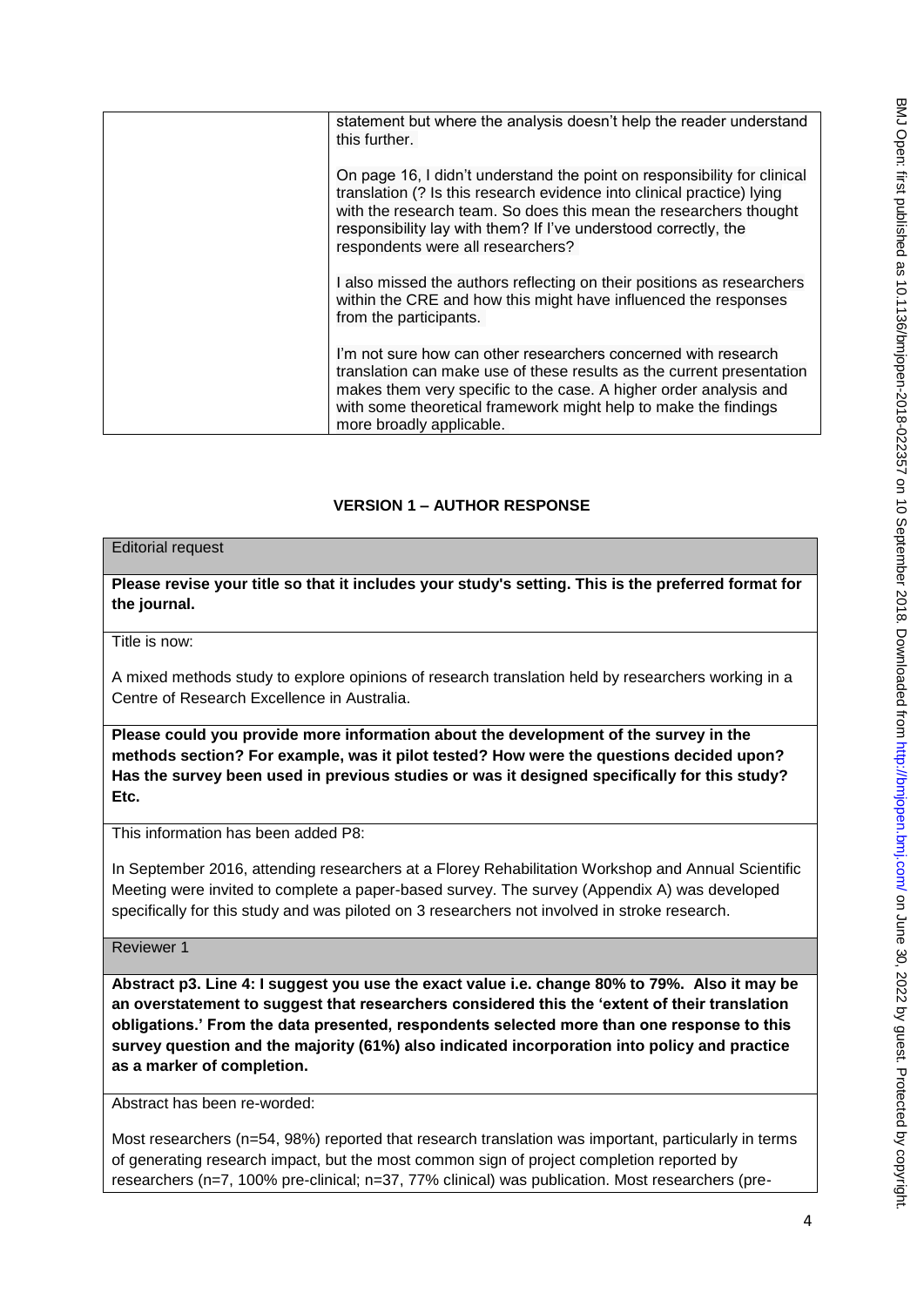clinical n=4, 57%; clinical n= 37, 77%) reported having responsibility for translating research, but less than half reported having the necessary skills ( $n=1$ , 14% pre-clinical;  $n=17$ , 35% clinical) and knowledge (n=3, 43% pre-clinical; n=19, 40% clinical).

## **Objectives Lines 35-47.**

**Your interview questions also seem to probe barriers and facilitators (e.g. Q10-12, 14, 15) that aren't reflected in your objectives. Please clarify.**

We collected data regarding barriers and enablers that we plan to present in a subsequent paper we have now added an asterisk point on the Interview guide that data to these Qs will be presented in a subsequent paper

## **Methods: Data collection**

**Your aim outlined on page 7 was to explore opinions of researchers within or affiliated with the CRE-Stroke. Your survey (referenced on p 8) and in Appendix A includes individuals who were possibly not part of this target group (e.g. individuals with admin roles, guests not involved with Stroke CRE). Can you clarify - were these individuals excluded from analyses?**

CRE-Stroke is an over-arching collaboration involving individuals from multiple institutions, who are involved in different activities depending on their research focus and experience. For the purposes of this paper, we considered people attending CRE-Stroke workshops and scientific meetings to be involved to some degree with CRE-Stroke, so all survey data were included if people were currently conducting research.

We have added to the text (P10):

Two survey respondents were not currently involved in research, so their data were excluded from analysis.

#### **Methods: Data analysis**

**P 10 Line3-6. Re. "binary logistic regressions were used to describe associations between respondents' profession or research focus …". Later in your results I only see comments on differences between pre-clinical and clinical researchers (i.e. you do not refer to profession or research focus). Please clarify your analyses conducted or suggest using consistent terminology.**

Thank you – we have now adjusted our analysis in line with your later comments and comments from Reviewer 2 regarding comparing results from the different research groups, so we have adjusted the description of the analysis, which now reads:

Frequencies statistics are presented and Chi-squared tests were used to compare the proportion of affirmative responses to the survey statements given by pre-clinical and clinical researchers.

#### **Results**

**P 10. Line 56. You report n=37 with clinical backgrounds but I don't see clearly how this number was obtained from the data presented in your table with respect to professional backgrounds.**

We have removed this sentence and adjusted what we presented to allow a comparison of the participants in the survey and interview participants

**I am not clear why some basic demographic information cannot be provided for the 22**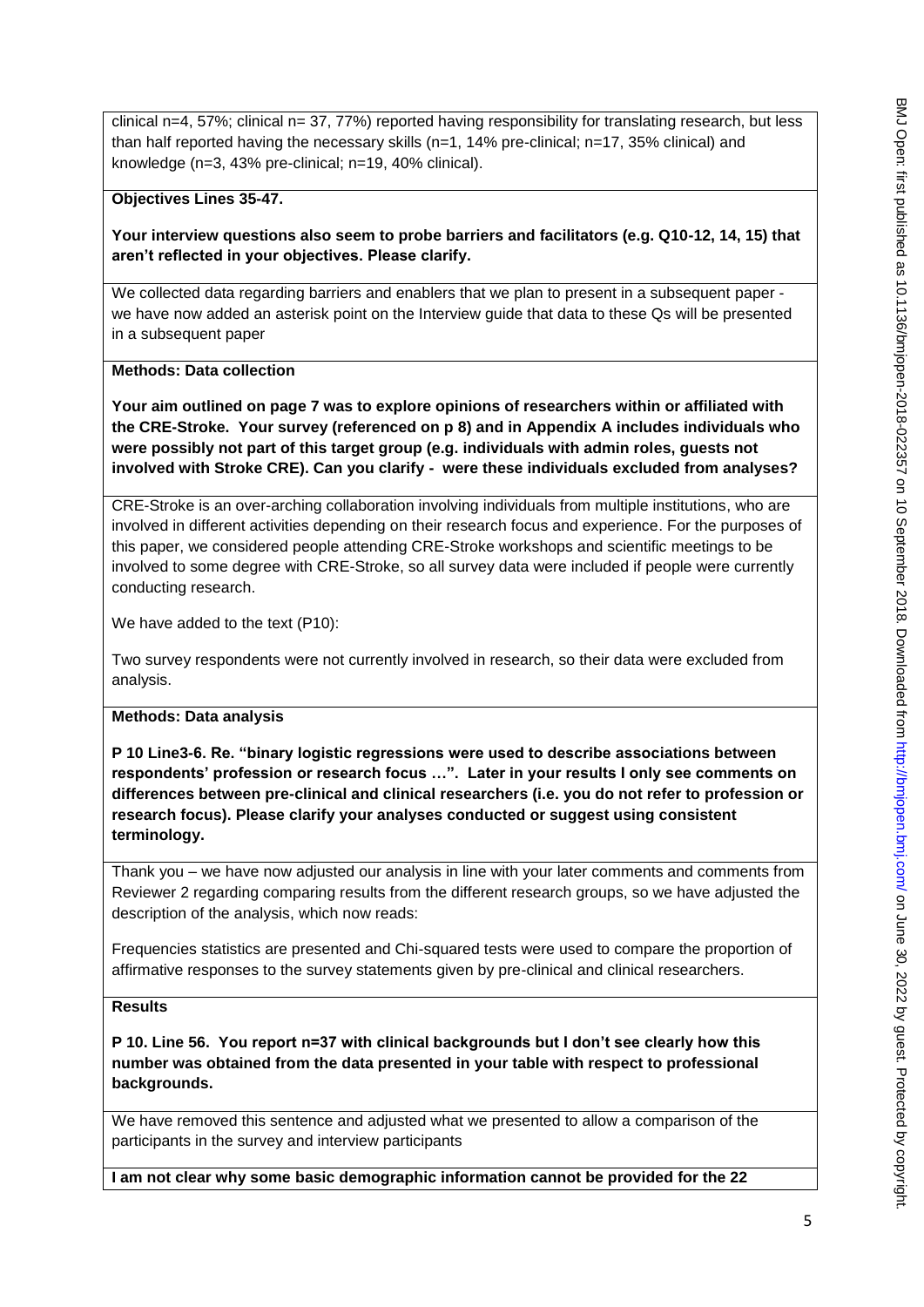**individuals who completed the interviews. It would be helpful to the reader to better understand how the groups were similar or different.** 

We have added information on gender and stage of career to allow a comparison of the groups involved in survey and in interviews.

The text now reads:

Most survey respondents (n=48, 87%) were involved in clinical or health services research, just over half were women (n=32, 58%) and were enrolled in or had completed their PhD within the previous 5 years (n=28, 51%). Similarly, most interview participants (n=17, 77%) were involved in clinical research, most were women (n=15, 68%) but there was a higher proportion of mid- or senior-career researchers involved in the interviews (n=13, 59% completed PhD 5 or more years previously). Demographic details of survey participants are presented in Table 1. Further demographic details of the interview participants are not presented to preserve participant anonymity.

**Table 1: I would suggest the responses related to when a research project is complete and how researchers measure their impact does not belong in the demographic table. I would suggest moving this to be part of Table 2 survey results**

Thank you. This change has been made

**Page 11; lines 11=23. You do not report on the results of all of the survey questions. Beyond those reported, were all other questions significantly different between pre-clinical and clinical researchers? I suggest adding the statistics for survey questions in table 2 for clarity.**

Thank you for this comment. We have adjusted our analysis and presentation of results to allow a comparison of all results between pre-clinical and clinical researchers

**Page 15. Line 34. You report that survey data: 79% of survey respondents report their project is complete when findings were published. However, it may be worth noting that 75% and 79% also measured impact by incorporation of their research into clinical guidelines or # clinicians using the research (not just publications); how do you reconcile these results?** 

These data can be explained by the idea that while impact is dependent on translation, translation is not seen as core business for many researchers. We have added to the Results:

P15: Translation was consistently reported to be important for generating research impact. Despite its apparent importance, translating beyond publication was not always a priority for the research team, who tended to focus on conducting and publishing new research.

**General comment re results. A number of your interview questions probed barriers and facilitators of research translation. Upon reviewing your results, I did not see this fully explored or were there limited responses to these questions? Please comment on how the answers to these questions are reflected in your results.**

We plan to present data regarding barriers and facilitators of translation in a future paper, as this was not the focus of the current study. We have added this as an asterisk point on the interview guide.

## **Discussion**

**I suggest adding some summary comments about the similarities and differences in preclinical and clinical researchers, given this was one of your stated aims of this research.**

Thank you. We have changed the way Results are presented in line with your comment and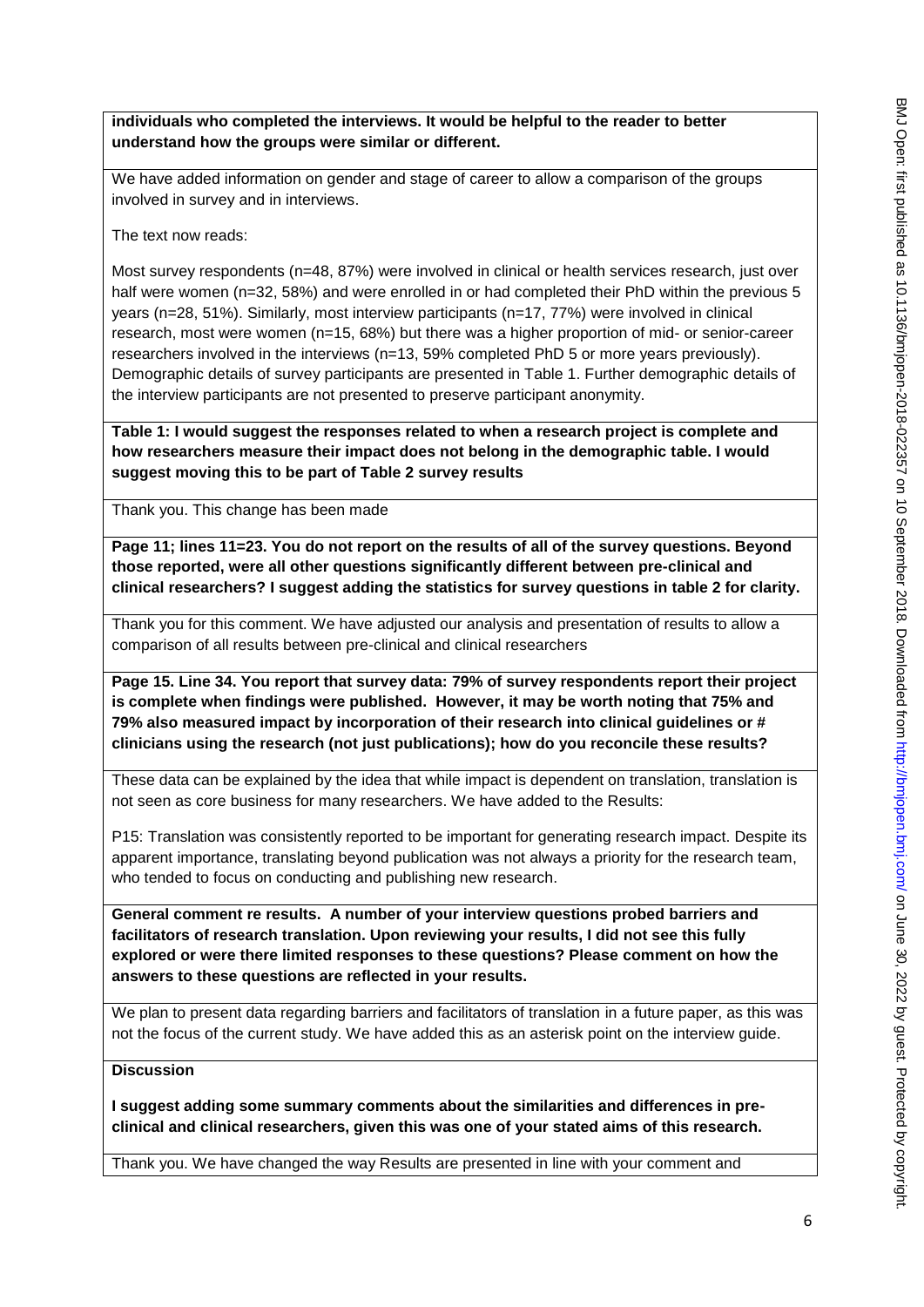comments from Reviewer 2 to show the similarities and differences between the 2 groups of researchers.

We have added to Discussion:

P21: While the numbers of clinical researchers outweighed pre-clinical researcher participants in both the survey and the interviews, patterns emerged from the opinions of the two groups. Similar themes arose from pre-clinical and clinical researchers when asked to describe research translation….

Despite pre-clinical and clinical researchers frequently having different goals from research translation, similar views were expressed by the two groups about lacking the skills and knowledge to translate research.

#### Reviewer 2

**Thank you for the opportunity to review this paper which had a clear writing style. A strength of the paper is the result that the sample, all working within one research organisation, reported less confidence in translating research results to policy and practice (research implementation), with greater confidence in translating research to other areas of stroke research (bench to bedside). While this comparison is interesting, it's perhaps not a particularly new finding nor surprising given the complexity in translating research results into practice and policy. I also wondered whether the research tools and the questions asked were able to fully pick up on this complexity.** 

This paper is new in that the opinions of pre-clinical researchers have been collected alongside the views of clinical researchers. We have changed the way data are presented throughout Results and Discussion to highlight that despite conducting different sorts of research and with different intended target audiences, the similarities in perceptions regarding research translation from the 2 groups can inform strategies to address translation activity and subsequent research impact.

**I found the authors' use of the term research translation to include both research into policy/practice and bench to bedside research difficult to follow at times. The authors state, and give references to the point, that these are two different aspects of research translation with different requirements so I wasn't sure why the survey and interviews kept the two aspects of research translation together. Maybe the authors could provide some reasoning for this? Perhaps the research context of the CRE leads to this? It might be helpful for the reader to have a bit more context about the CRE – not just facts about the number of researchers working there and in which areas, but what the mission/policy of the CRE is regarding translation and how this might have shaped researchers' views and expectations of research translation?** 

We have added a sentence to Introduction (P6):

The Australian National Health and Medical Research Council funded the Centre of Research Excellence in Stroke Rehabilitation and Brain Recovery (CRE-Stroke) from 2015-2019 to enhance collaborations between researchers from diverse backgrounds to accelerate the development, translation and implementation of new stroke rehabilitation and recovery interventions and techniques.7 CRE-Stroke is one of the largest stroke research centres globally, coordinated by The Florey Institute of Neuroscience and Mental Health (the Florey) and Hunter Medical Research Institute (HMRI), formally involving 86 (20 senior) researchers and clinicians and a broad network of affiliated members. The five nominated research streams within CRE-Stroke are Basic Science, Imaging Discovery, Clinical Trials, Implementation Science and Data Linkage.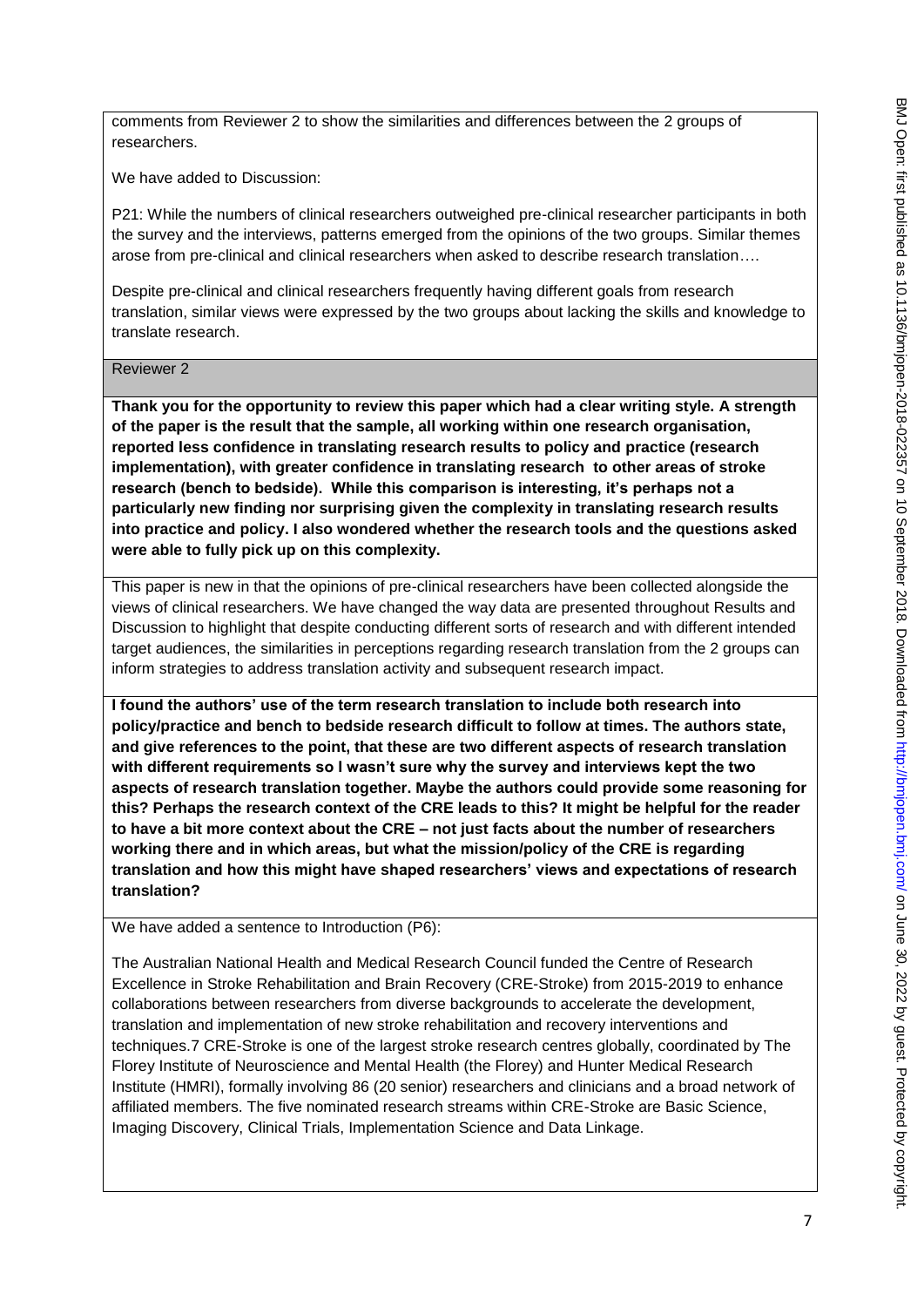Our reasoning in using the umbrella term "research translation" is that researchers from all backgrounds will usually want their research to be used by others to generate impact. Subsequently, the focus of this piece of work was to identify the commonalities and differences in terms of perceptions of roles and importance of research translation and use this to inform strategies to enhance research translation and subsequent research impact of CRE-Stroke activities.

We have made this clearer in Introduction (p7):

The aim of this study was to explore opinions about research translation held by CRE-Stroke researchers, and to identify the similarities and differences expressed by pre-clinical researchers (working in Basic Science and Imaging Discovery streams) and clinical researchers (Clinical Trials, Implementation Science, Data Linkage). Findings would inform strategy development to enhance research translation and subsequent research impact activities.

**Strengths and limitations section**

**I couldn't tell which bullet points were strengths and which were limitations and why they might be a strength or limitation.**

**I don't follow why it is strength that consistent opinions were gathered via the survey and the interview They are similar methods used in this case for gathering opinion and from the same sample of respondents.**

We have adjusted this section which now reads:

- Participants were from one of the largest global stroke rehabilitation research centres, conducting research from basic science to clinical trials to population health
- Clear evidence from surveys and questionnaires that most pre-clinical and clinical researchers do not have confidence in their skills or knowledge regarding research translation
- Small proportion of pre-clinical researchers compared to clinical researchers, reflecting profile of researchers involved in CRE-Stroke
	- Responses of participants may have been influenced by authors' involvement in CRE-Stroke

**Given the authors definition of research translation includes bench to bedside and research implementation then I don't believe the authors statement that their study is the first study exploring researchers views of research translation…. I think the authors have missed a considerable body of literature.**

This is the first paper to our knowledge that has compared both bench-to-bedside translation and research-to-practice translation within a community of researchers.

We have changed the way data are presented to highlight the comparison between the 2 groups.

We were grateful to be able to incorporate one of the suggested readings into the Discussion (regarding translation needing to be iterative rather than linear)

**The mixed methods approach could have been used more effectively. I thought the analysis of the interviews provided another layer of description, illustrated by quotes. But did not provide a higher order analysis leading to interpretation and explanation of the results obtained by the survey.** 

Thank you for this feedback. We have revised our write up substantially to provide a clearer synthesis of results from the 2 data sources. We have added in a table (Supplementary Table 1) which provides a clearer synthesis of the data from the surveys and the interviews, and have incorporated this information into the text of Results:

P14-15: When synthesising the survey and interview findings, it was apparent that research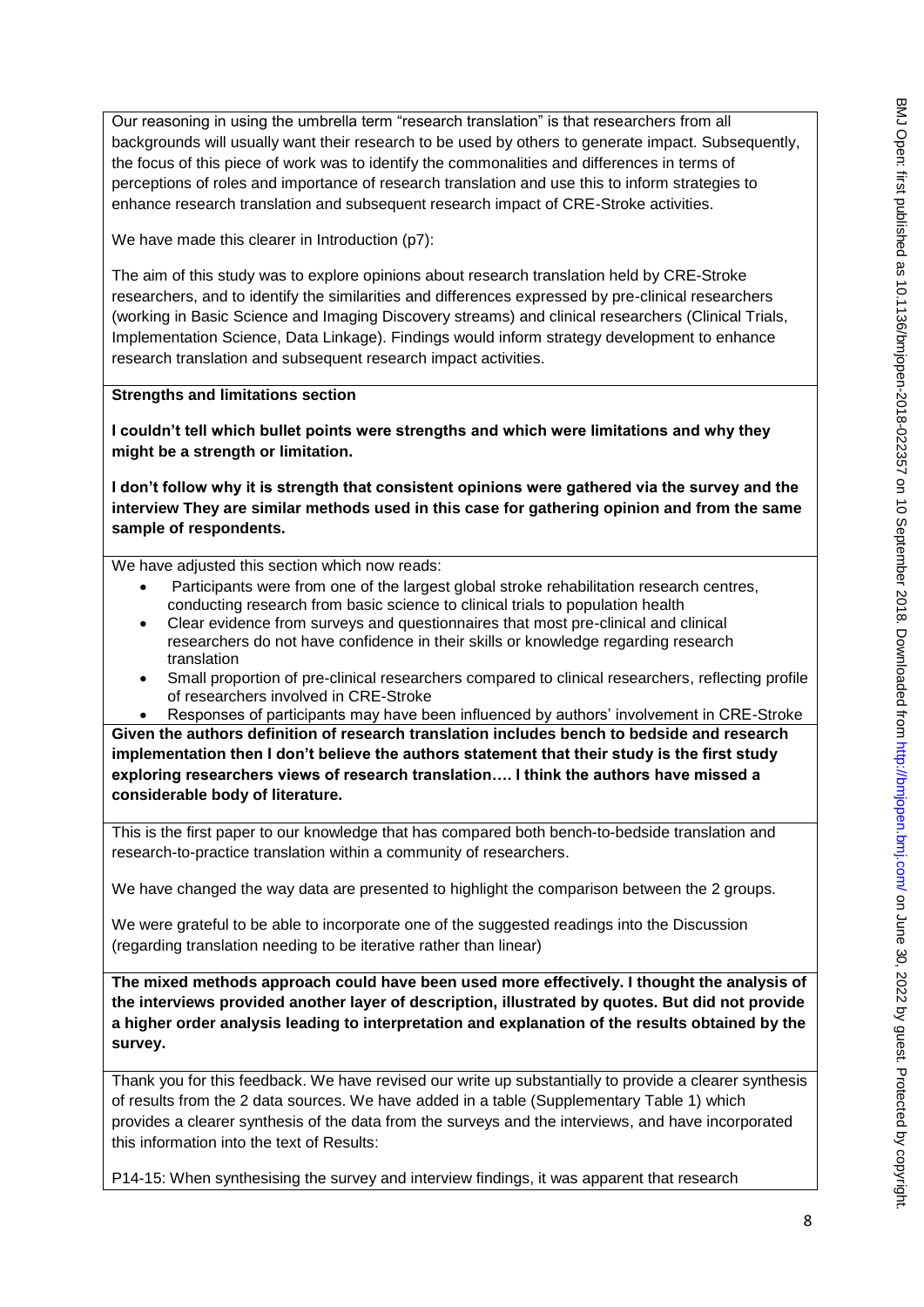translation was deemed to be important by most pre-clinical and clinical researchers. Differing views of how research could be translated appeared to influence whether participants' perceptions of translation potential – some pre-clinical researchers reported that discovery research did not have translation potential, whereas other pre-clinical and clinical researchers reported that exploratory/discovery research could direct or refine future research projects. Translation was consistently reported to be important for generating research impact. Despite its apparent importance, translating beyond publication was not always a priority for the research team, who tended to focus on conducting and publishing new research.

P18: In synthesising data from the survey and interviews, pre-clinical and clinical researchers consistently reported having a responsibility to publish and present their results to the academic community. Many reported a responsibility to ensure that the research findings would be of value to other parties such as researchers, clinicians, people with stroke or policy makers. However, there was inconsistency between both pre-clinical and clinical researchers regarding their responsibility to support other parties to apply the disseminated findings, which may limit translation and subsequent impact of research being conducted within CRE-Stroke.

P20: Findings from interviews and surveys indicated that pre-clinical and clinical researchers were frequently lacking confidence in research translation skills and knowledge. Looking deeper, participants' knowledge and skills were deemed by both groups of researchers to be adequate for research-to-research translation, which, although challenging, was facilitated by the expectations within CRE-Stroke and by pre-existing interdisciplinary research networks. Similarly, researchers felt confident to coordinate diffusion and dissemination of their findings.

In contrast, the implementation stage of research-to-practice translation was consistently described as difficult and complex, and a "science in itself". Apart from researchers who had formal positions within health services, pre-clinical and clinical researchers reported a lack of confidence regarding their skills and knowledge to coordinate implementation of research findings.

**For example, there was discussion about publications being the end point of the research rather than translation into practice. There's a body of research which discusses how institutional metrics (e.g. publications) don't match what is required for research translation. Did any of the respondents discuss this? Could this explain why a high number of respondents reported publications as being when their research had been translated? What were the performance metrics researchers in the CRE were having to operate under?**

The aim of this project was to explore who researchers felt should be responsible for research translation, and whether this was personally important to them.

We have added in a quote where a researcher discusses being responsible for translation but being unable to complete translation activities due to funding running out and needing to start the next new research project, leaving responsibility to translate with another party.

P14: "Often…the funding runs out, the papers will get written and maybe published but then there's very little [research translation activity], you're already moving on to the next thing because you have to' [Clinical 4].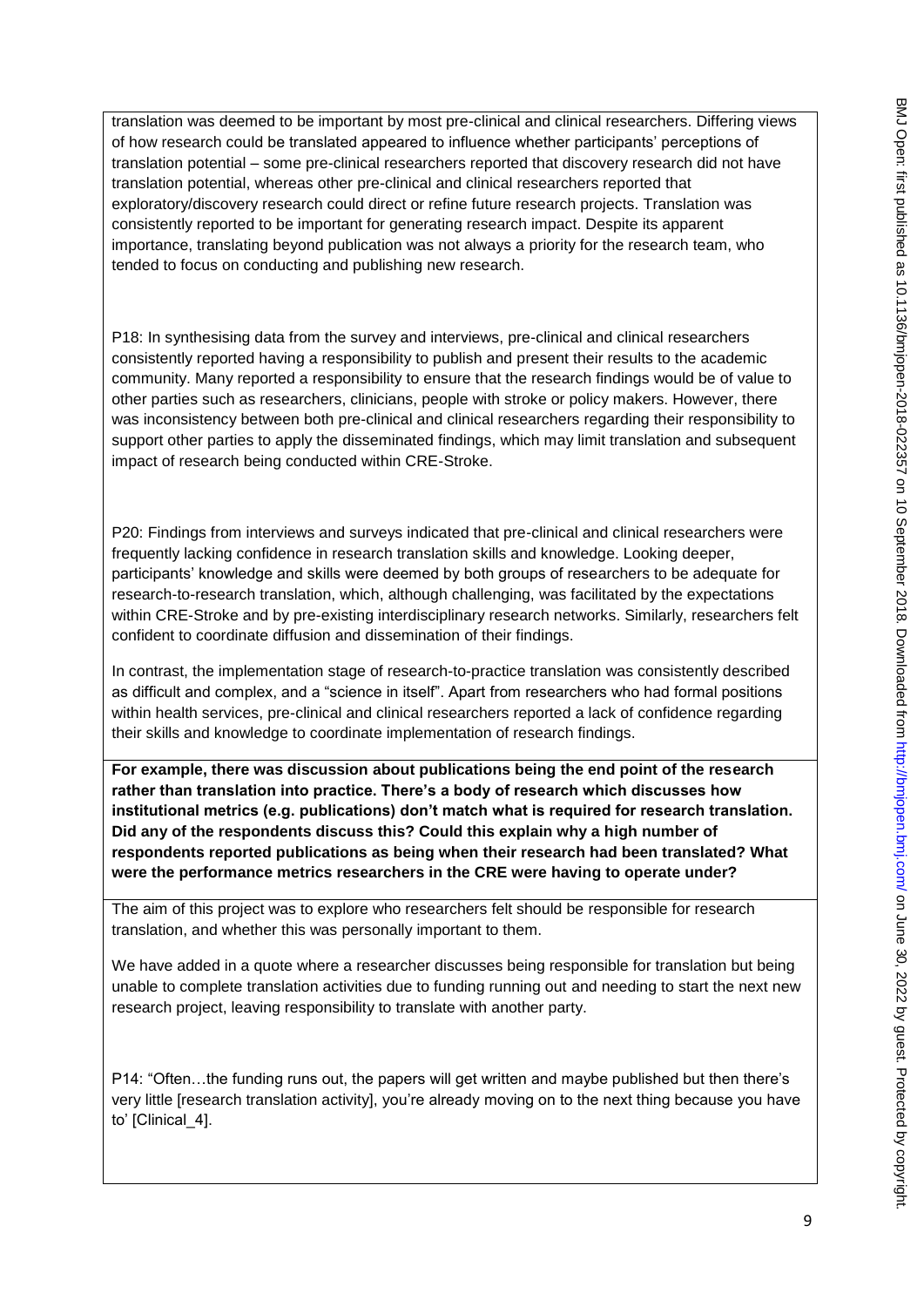And we have reported on P18:

In synthesising data from the survey and interviews, pre-clinical and clinical researchers consistently reported having a responsibility to publish and present their results to the academic community. Many reported a responsibility to ensure that the research findings would be of value to other parties such as researchers, clinicians, people with stroke or policy makers. However, there was inconsistency between both pre-clinical and clinical researchers regarding their responsibility to support other parties to apply the disseminated findings, which may limit translation and subsequent impact of research being conducted within CRE-Stroke.

In Discussion, (P22-23) we present information about performance metrics, which confirms the bias in the Australian research landscape towards publication, which then lends itself to people being nominally but not practically responsible (or supported, or motivated) to oversee research-to-practice translation.

**On page 14 the authors' discuss translation not being important for discovery research – again would be good to delve more deeply into these views rather than just providing quotes which reiterate the statement but where the analysis doesn't help the reader understand this further.**

## We have added:

P14-15: Differing views of how research could be translated appeared to influence whether participants' perceptions of translation potential – some pre-clinical researchers reported that discovery research did not have translation potential, whereas other pre-clinical and clinical researchers reported that exploratory/discovery research could direct or refine future research projects.

**On page 16, I didn't understand the point on responsibility for clinical translation (? Is this research evidence into clinical practice) lying with the research team. So does this mean the researchers thought responsibility lay with them? If I've understood correctly, the respondents were all researchers?**

All respondents were researchers. We sought to understand perceived responsibility for translation - Should researchers be responsible for translating their research/supporting other people to apply their research findings in the clinical setting or do they feel their role is complete once the paper was out? We have clarified this throughout the revised manuscript.

**I also missed the authors reflecting on their positions as researchers within the CRE and how this might have influenced the responses from the participants.** 

We have added to text:

Having EAL and SR (who were involved in the Implementation Science stream and research impact evaluation of CRE-Stroke respectively) conduct the interviews may have influenced participants' responses to be more positive than they really felt about research translation. We have also added this to a dot point Limitation of the study

**I'm not sure how can other researchers concerned with research translation can make use of these results as the current presentation makes them very specific to the case. A higher order analysis and with some theoretical framework might help to make the findings more broadly**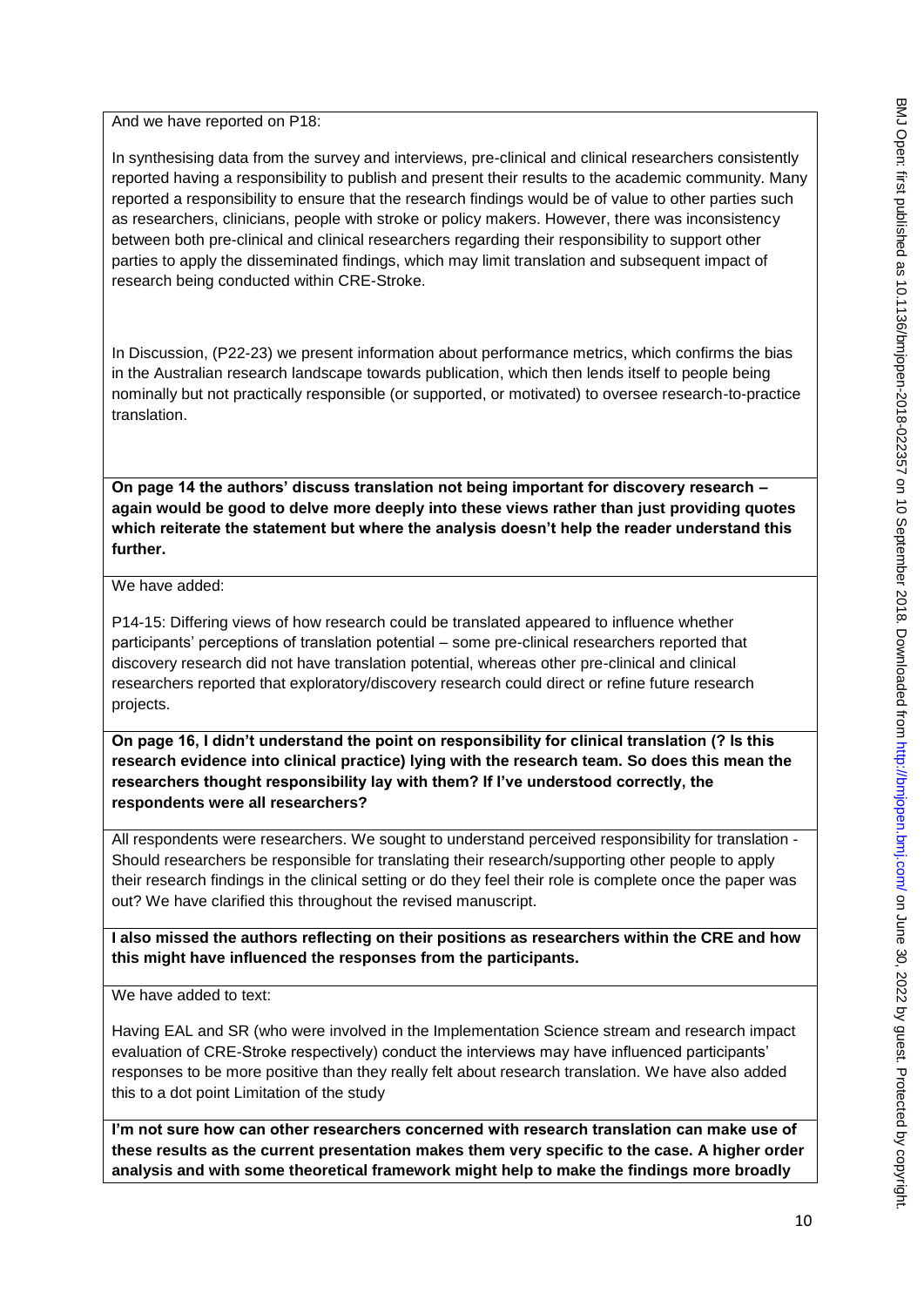# **applicable.**

We have added in Discussion:

The findings were collected within a stroke rehabilitation research community but are relevant to other areas of health research which are conducted within similar institutions and supported by identical funding systems.

# **VERSION 2 – REVIEW**

| <b>REVIEWER</b>         | Nina Fudge                                                                                                                                                                                                                                                                                                                                                                                                                                                                                                                                                                                                                                                                                                                                                                                                                                                                                                                                                                                                                                                                                                                                                                                                                                                                                                                                                    |
|-------------------------|---------------------------------------------------------------------------------------------------------------------------------------------------------------------------------------------------------------------------------------------------------------------------------------------------------------------------------------------------------------------------------------------------------------------------------------------------------------------------------------------------------------------------------------------------------------------------------------------------------------------------------------------------------------------------------------------------------------------------------------------------------------------------------------------------------------------------------------------------------------------------------------------------------------------------------------------------------------------------------------------------------------------------------------------------------------------------------------------------------------------------------------------------------------------------------------------------------------------------------------------------------------------------------------------------------------------------------------------------------------|
|                         | Queen Mary University London, UK                                                                                                                                                                                                                                                                                                                                                                                                                                                                                                                                                                                                                                                                                                                                                                                                                                                                                                                                                                                                                                                                                                                                                                                                                                                                                                                              |
| <b>REVIEW RETURNED</b>  | 02-Jul-2018                                                                                                                                                                                                                                                                                                                                                                                                                                                                                                                                                                                                                                                                                                                                                                                                                                                                                                                                                                                                                                                                                                                                                                                                                                                                                                                                                   |
|                         |                                                                                                                                                                                                                                                                                                                                                                                                                                                                                                                                                                                                                                                                                                                                                                                                                                                                                                                                                                                                                                                                                                                                                                                                                                                                                                                                                               |
| <b>GENERAL COMMENTS</b> | Thank you to the authors for taking on board my comments so<br>thoughtfully. I am sorry but I have realised that I haven't fully<br>understood the categories pre-clinical and clinical - are pre-clinical<br>researchers ones doing basic science???? If so, this was the paper I<br>recalled from my review which I thought included pre-clinical and<br>clinical participants, if I have understood the auathors' definition<br>correctly, and why I don't think this is the first paper to interview pre-<br>clinical and clinical researchers from one setting. But I could be<br>wrong                                                                                                                                                                                                                                                                                                                                                                                                                                                                                                                                                                                                                                                                                                                                                                  |
|                         | Salazar, M., Lant, T. and Kane, A., 2011. To join or not to join: an<br>investigation of individual facilitators and inhibitors of medical faculty<br>participation in interdisciplinary research teams. Clinical and<br>translational science, 4(4), pp.274-278.                                                                                                                                                                                                                                                                                                                                                                                                                                                                                                                                                                                                                                                                                                                                                                                                                                                                                                                                                                                                                                                                                             |
|                         | I understand that it is very hard to write up the result of a mixed<br>methods study within the relatively small word counts, journal afford,<br>but I think it is important for the authors to reflect more deeply on<br>their role on respondents' responses given that they were<br>researchers in the same organization. Do the authors have any<br>indication that respondents felt they had to speak positively about<br>the topic? For example, did the responses differ/were they similar to<br>the kind of talk one would here generally about translation in<br>meetings, during breaks/office chats. How do the research team<br>know that they 'may have influenced participants' responses to be<br>more positive than they really felt about research translation'? What<br>did the research team do to mitigate this? Perhaps even the author's<br>role as researchers in the same centre had a positive effect - maybe<br>people felt better talking to people who they felt understood the<br>organization and the context they were working in? I'm only pushing<br>on this point because qualitative research is often considered of low<br>quality because it's subjective, has biases etc so us qualitative<br>researchers are under greater scrutiny to demonstrate that we<br>conduct rigourous, reflective and high quality research. |

# **VERSION 2 – AUTHOR RESPONSE**

| Can you please revise or remove the 2nd bullet | This has been done |
|------------------------------------------------|--------------------|
| point of the strengths and limitations section |                    |